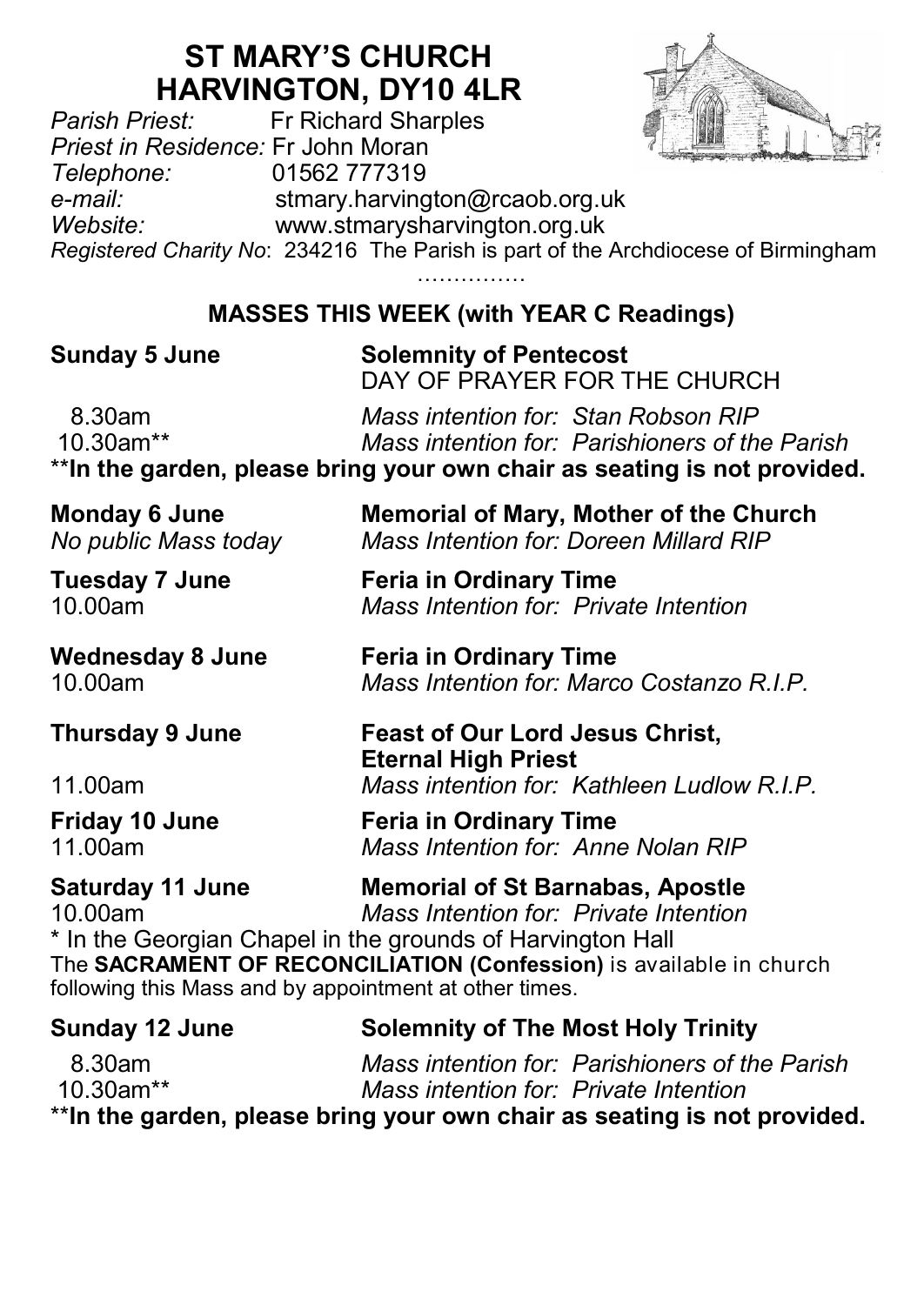**Anniversaries in June:** Lady Mary Yate (1696), Rev George Hartley (1806), Hugh Arbuthnott (1982), Kate Cantillon (1988), MarieTeresa Rochford (1990), Rev Lawrence Jones (1993), Mary Kumeta (1994), Rev Geoffrey Tucker (1999), James Gould (2002), Marie Teresa Shingler (2006), Michael Robinson (2008) Patrick Sharkey (2010), Kate Ludlow (2011), Terry Pearcehouse (2011), Peter Fernihough (2014), Pat Twyman (2016), Frank Collins (2019), Peter Riley (2019), Margaret Pakes (2020)

…………………………………………………………………….

**In your prayers please remember parishioners and friends who are sick:**  Deirdre Brookes, Kathleen Clark, Liz & Lionel Cornish, Bob & Shirley Grant, Jane & Peter Handley, Siward James-Moore, Bernard Millard, John & Ellen Mottram, John & Patricia Newton, Ann Parrish, Clare Saich, Karen Wright.



… for all your offerings and donations. They are always gratefully received.  **Contributions to the Parish: 23-30 May**

………………………………………

|                                                 | £310.00          |
|-------------------------------------------------|------------------|
|                                                 | <b>ـ ና191 70</b> |
| Collection for CATHOLIC COMMUNICATIONS  £107.90 |                  |

If you would prefer to make regular donations via Direct Debit, forms are available from the table in the porch. Please complete and either hand to Fr John or post through his house letterbox.



**OFFERTORY DONATIONS** are no longer collected in the pews. If you wish to make a donation on **SUNDAYS** please place your offering in the 'bin' on the porch table. On **OTHER DAYS OF THE WEEK** offerings may be placed **in the basket on the sanctuary step in front of the altar.** 

**WELCOME TO ST MARY'S!** 



Whilst there is no legal requirement to wear a face covering the government suggests that we still 'Consider wearing a face covering in crowded and enclosed spaces'. In addition, if members of the congregation

would like to ensure social distancing they may use a 'Please Leave Space' sign (available in the porch) and place it on the seat beside them in their pew.

………………………………

………………………………………….

**PARISH SAFEGUARDING OFFICER:** Valerie Nolan,

sg.stmary.harvington@rcaob.org.uk

If you would like to speak to someone about Diocesan safeguarding and the Church's work, please call 0121 230 6240.

If you would like to speak to someone independent of the Church you can contact the NSPCC on 0808 800 5000.

**PARISH HEALTH & SAFETY OFFICER**: Peter Boszko,

hs.stmary.harvington@rcaob.org.uk

**EMERGENCY EXIT:** This is via the sacristy and through the house.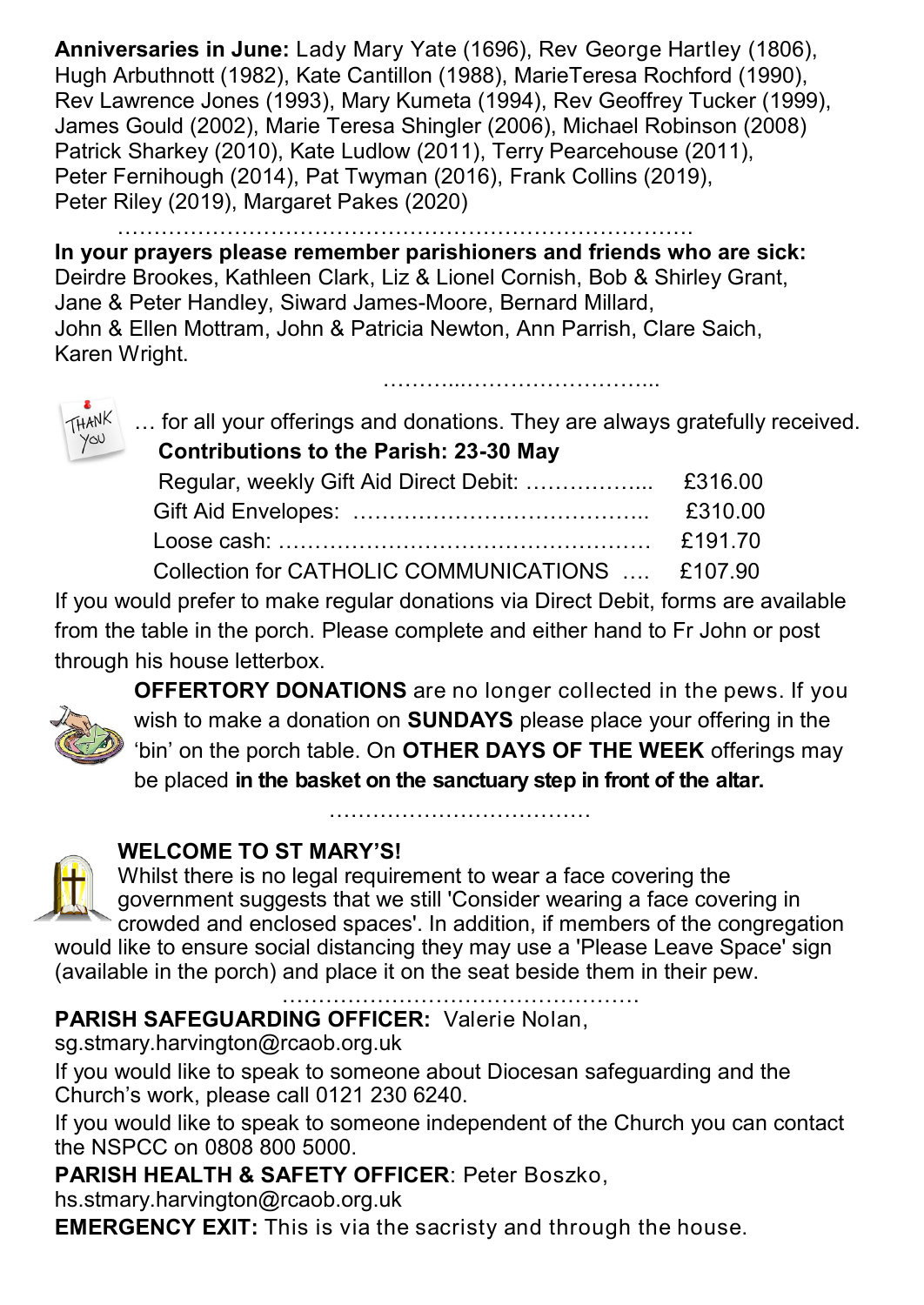

 Our **SUMMER FETE** will be held in the Priest's Garden in the afternoon of **SATURDAY 25TH JUNE.** Along with the Grand **Summer Fete** Raffle to be drawn at the end of the afternoon, this is our major fund raising event of the year.

As ever, we rely for the generous support of volunteers to work before during and after the event, donors to give items for the stalls and raffle, parishioners and visitors to come along on the day and support our efforts.

## As ever we need **DONATIONS** of:

- Good quality items for the gift stall/tombola
- Bottles of all shapes and description for the bottle tombola
- Books, Dvds, Cds
- Good quality used children's toys
- Bric-a-Brac
- Costume jewellery, scarves and handbags [NO clothing this year please]
- Bottles of all sizes for the Whiskey/Whisky Galore game
- Cakes and baked goods for the Cake stall (\*please bring these on the day).

**We have limited space for storage** and so the ideal period of time for you to bring donations is from **Wednesday 22 June** onwards for items to be safely kept in the Stable. Please don't be put off by this plan … if the 22nd onwards is inconvenient bring you items beforehand and we will do our best to accommodate them!

**STALL HOLDERS:** Please check the list on the table in the porch. Do add or subtract names / stalls / games / attraction as necessary! MORE HELP IS NEEDED in several areas.



**CAR PARK HELPERS:** Please sign the list if you can help

**Please place completed RAFFLE TICKET stubs and payments in an envelope and post in the labelled bin available on Sundays or in the Offertory basket on other days. Please do not post loose cash** 

**and stubs in the bin or basket** as putting payments in envelopes with the stubs makes it easier for us to match the stubs with the money paid in.